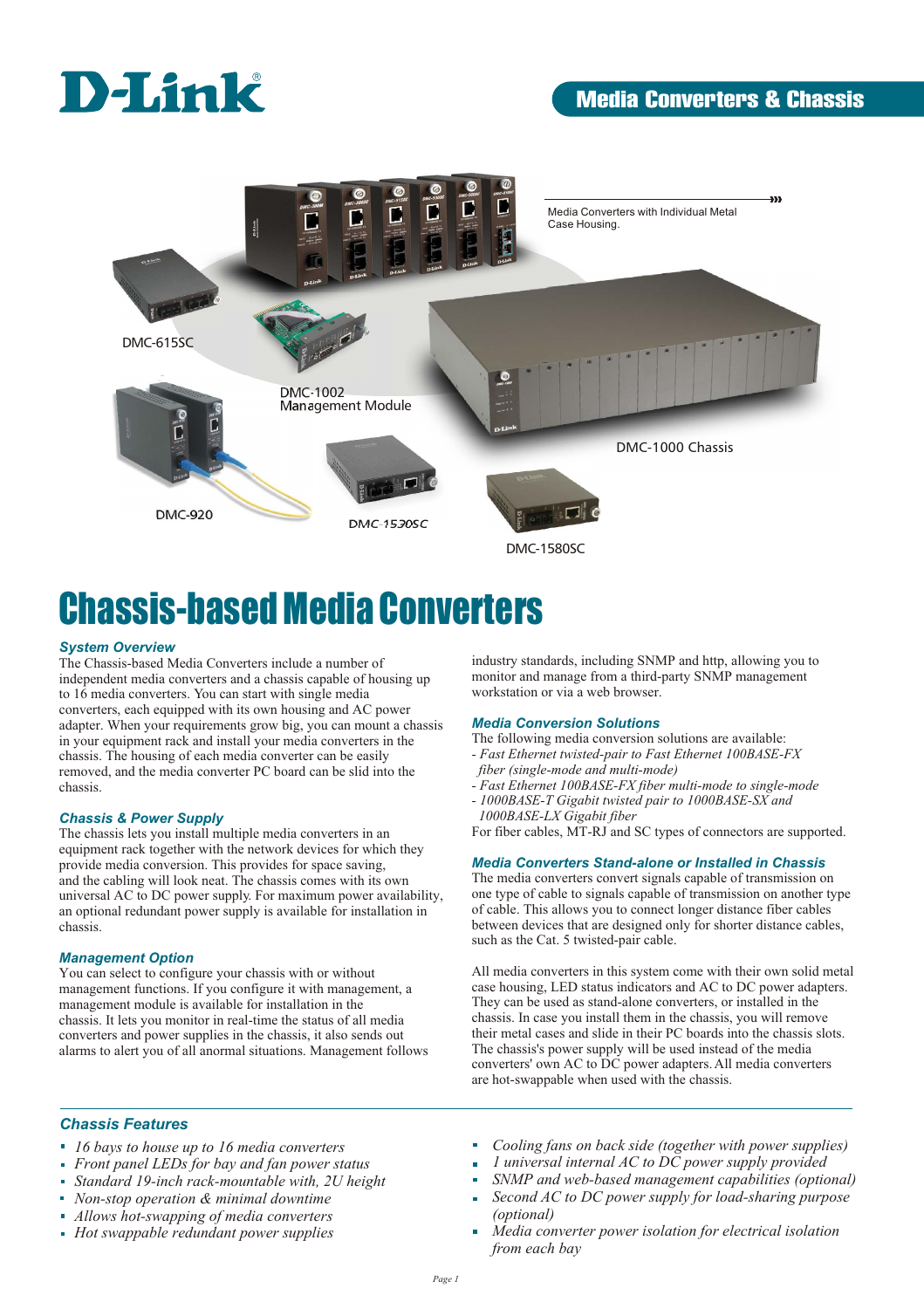## DMC-1000 Chassis

**LED indicators** - Power LED - Fan LED

**Housing Dimensions** 415 x 390 x 89 mm

**AC input** - 100-240 VAC, 50/60Hz - Internal universal power supply

**Operation Temperature**  $^{\circ}0$  - 40 C

**Storage Temperature**  $-10 - 50 C$ 

**Operation Humidity**  $10\% - 90\%$ 

**Storage Humidity** 5% - 90%

#### **Emission (EMI)**

- FCC class A

- VCCI class A
- CE Class A

## **Media Converters & Chassis**

## DMC-1002 Management Module

*This module provides SNMP-based and web-based management of all media converter and power supply modules installed in the DMC-1000 chassis. It features a 32 bit, high performance RISC microprocessor executing a real-time operating system. It provides a 10/100Mbps Fast Ethernet port for network connection, allowing you to configure and monitor the system through an SNMP management station or from a PC running an Internet browser. An RS-232 port is also provided to let you connect to a console (PC) to set configuration.*

*The management module periodically polls all converters and power supplies in the chassis to collect information regarding status and configuration settings. It also receives traps for events such as module hot-swaps and power failures as soon as they occur, as well as warning traps, upon which alarms may be sounded out to alert you.*

#### *Management Module Features*

- SNMP and web-based standards
- 10/100Mbps Fast Ethernet port & RS-232 console port
- Real-time display of link, speed, duplex status of media converters
- Menu-driven terminal program provided for managment via console port or Telnet
- Built-in SNMP v.1 agent with MIB-II and enterprise MIBs
- Supported traps: cold start, warm start, authentication fail, power fail, fan fail, module insertion, module pullout, port link down and port link up
- Supports factory reset and remote software reboot
- Supports redundant backup of media converters
- Supports remote setting of configurations of Smart Media Converter modules, like LLCF enable, LLR enable, port enable, auto-negotiation enable
- Password protection against unauthorized access
- Configuration setting upload/download through TFTP and the web
- Firmware upgrade through TFTP and the web

## *Technical Specifications*

#### *Management Information & Functions Supported* **Chassis**

- Part Number
- Revision
- Description
- Chassis Reset
- Power status

#### **Media Converter Modules**

- Link Status
- Converter Type
- Slot Occupied
- Part Number
- Revision

#### **Alarms**

- Cold Start
- Warm Start
- Link Up
- Link Down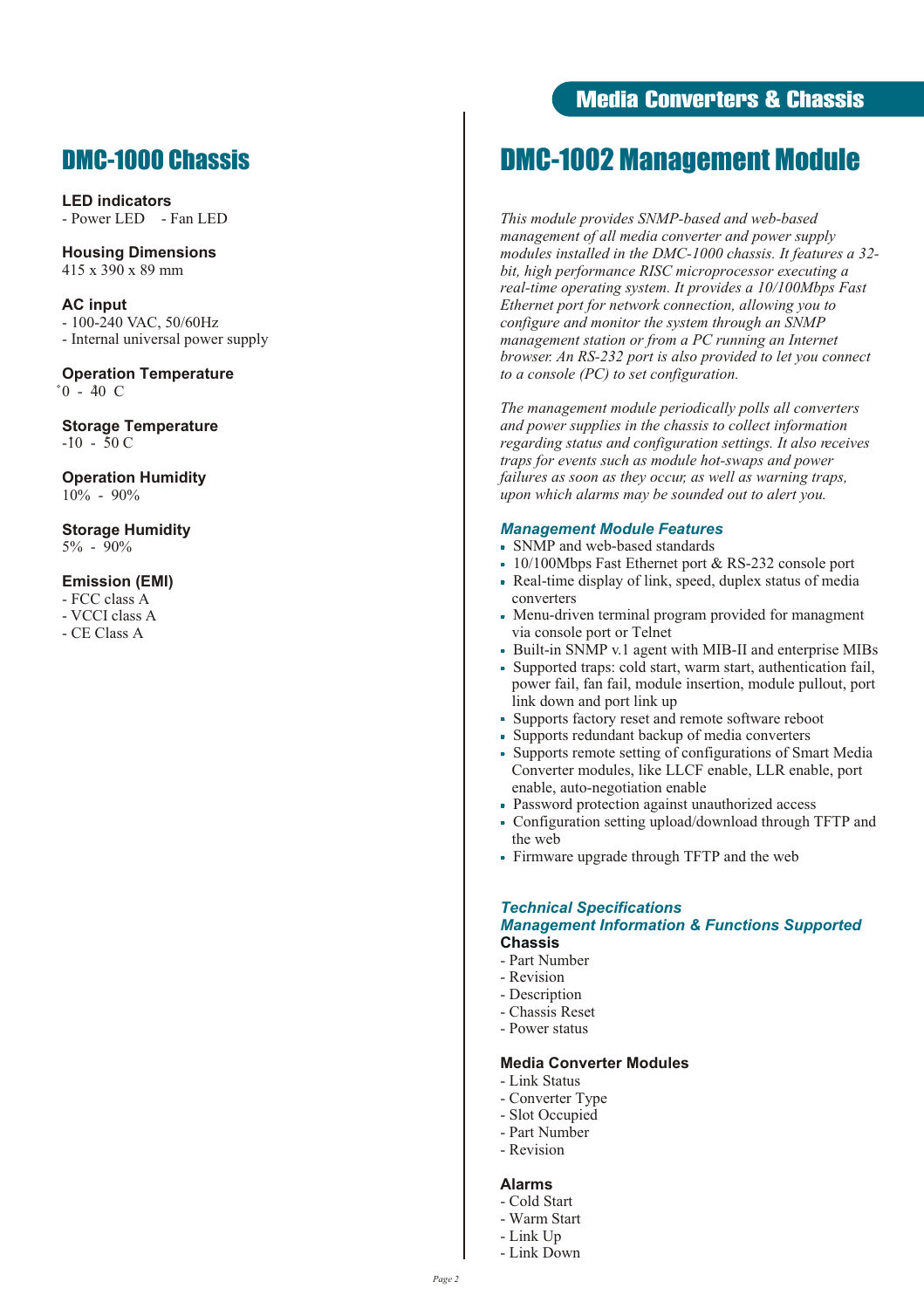#### - Authentication Failure

- Power Supply On/Off
- Power Supply Inserted
- Power Supply Removed
- Module Insertion
- Module Removal
- Module Unknown
- Module Failure

#### **Active Control**

- Link Loss Carry Forward
- Link Loss Return
- Module Name
- IP address
- Reset Module
- Redundant Backup
- Download software via tftp / http
- Subnet Mask
- Default Gateway
- Telnet to Console Commands

#### **Protocols Supported**

- IP
- UDP
- SNMP
- TCP
- TFTP
- ARP
- ICMP
- HTTP

### *Physical & Environmental*

- **LED Indicators**
- Power 1, 2
- Power Fail 1, 2
- Fan Fail 1, 2 MGM
- Console
- Link/Activity

**Dimensions**

120 x 88 x 25 mm

**Operation Temperature**  $0^\circ$  - 40 $^\circ$ C

**Storage Temperature**  $-25^\circ$  - 70<sup>°</sup>C

#### **Operation Humidity** 10% - 90%

**Storage Humidity** 5% - 90%

#### **Emission (EMI)**

- FCC Class B
- CE Mark Class B
- VCCI Class B

## **Media Converters & Chassis**

## DMC-1580SC Smart Media Converter

## *Supports Single-mode Fiber Cable Distance Up To 80 km*

*This converter provides intelligent functions like LLCF, LLR, store-and-forward mechanism, back-pressure and 802.3x flow control.*

*It converts 10/100BASE-TX Fast Ethernet twisted-pair signals to 100BASE-FX Fast Ethernet single-mode fiber signals. Maximum fiber cable distance is 80 km. 1 RJ-45 twisted-pair port and 1 fiber port (SC connector) are provided.*

#### *Media Converter Features*

- One-channel media conversion between 10/100BASE-TX and 100BASE-FX
- Supports single-mode fiber using SC connector
- Auto-negotiation of speed and duplex mode on 100BASE-TX port
- Supports link pass through
- Supports Auto MDI/MDIX on 100BASE-TX port
- Sliding switch for configuring fixed half/full duplex modes
- Sliding switch for setting to Forced mode or Auto-negotiation
- Sliding switch for setting the speed
- Sliding switch for setting the LLCF, LLR function
- Store-and-forward mechanism
- Back-pressure & IEEE 802.3x compliant flow control
- Full wire-speed forwarding rate
- Front panel status LEDs
- Can be used as a stand-alone device or installed in a chassis
- Hot-swappable when used with chassis
- Manageable through Intelligent Chassis System

#### *Technical Specifications*

- **LED Indicators**
- Power
- Speed (for twisted-pair port)
- Full Duplex/Collision (for twisted-pair and fiber ports)
- LINK/ACT (for twisted-pair and fiber ports)
- Fail (for twisted-pair and fiber ports)

#### **Power Input** - 7.5V 1.5A

- Through external power adapter

**Power Consumption**

7.2 watts max.

**Dimensions** 120 x 88 x 25 mm

**Weight**

305 grams

#### **Operation Temperature**  $0^{\circ}$  - 40 $^{\circ}$ C

**Storage Temperature**  $-25^\circ - 70^\circ C$ 

**Humidity** 10 - 90% non-condensing

#### **Emission (EMI)**

- FCC Class B - VCCI Class B - CE Class B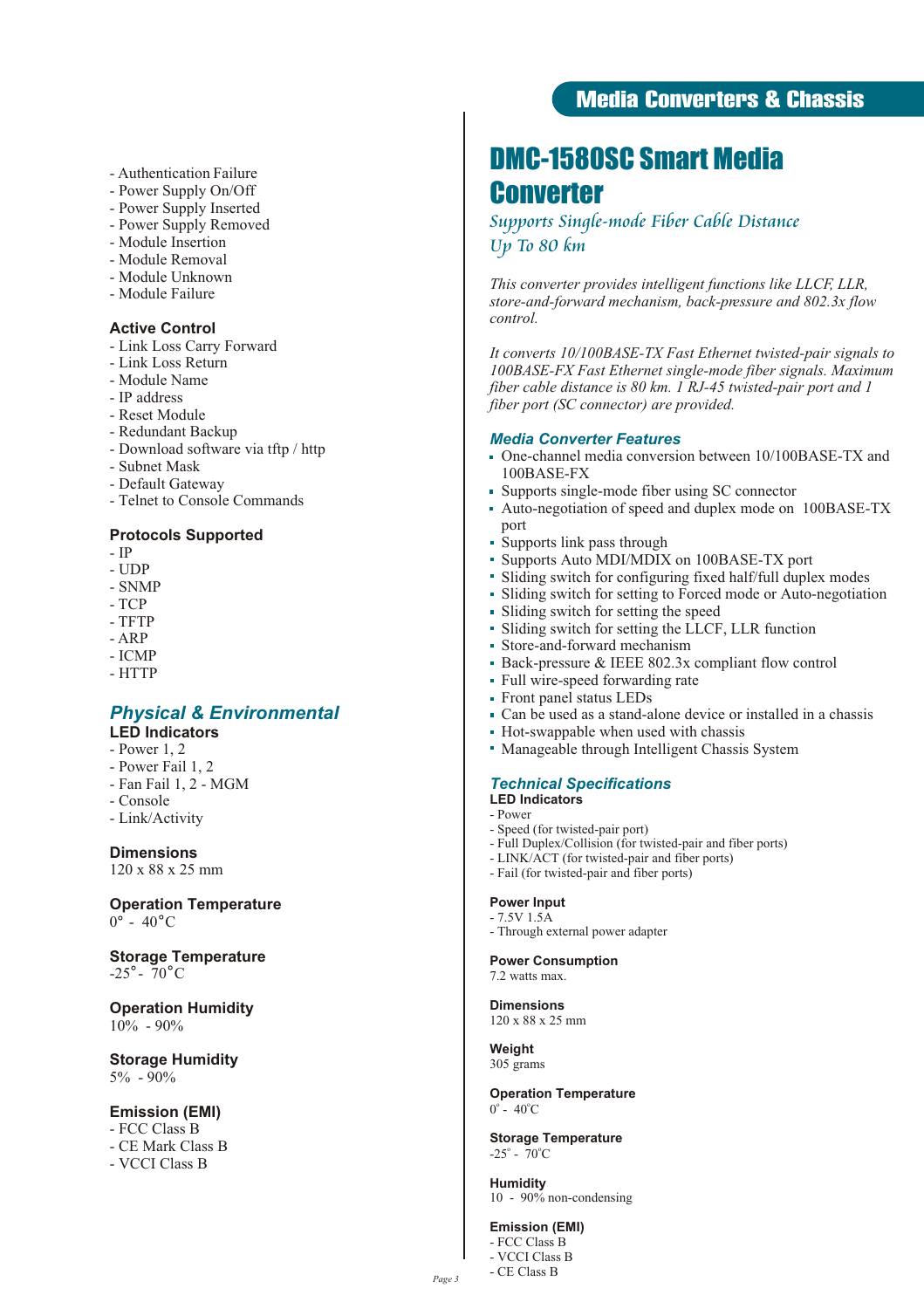## DMC-1530SC Smart Media **Converter**

*Supports Single-mode Fiber Cable Distance Up To 30 km*

*This converter provides intelligent functions like LLCF, LLR, store-and-forward mechanism, back-pressure and 802.3x flow control. It converts 10/100Mbps 10BASE-T/100BASE-TX Fast Ethernet twisted-pair signals to 100BASE-FX Fast Ethernet single-mode fiber signals. Maximum fiber cable distance is 30 km. 1 RJ-45 twisted-pair port and 1 fiber port (SC connector) are provided.*

### *Media Converter Features*

- One-channel media conversion between 10/100BASE-TX and 100BASE-FX
- Supports single-mode fiber using SC connector
- Auto-negotiation of speed and duplex mode on 100BASE-TX Port
- Supports link pass through
- Supports Auto MDI/MDIX on 100BASE-TX port
- Sliding switch for configuring fixed half/full duplex modes
- Sliding switch for setting to Forced mode or Auto-negotiation
- Sliding switch for setting the speed
- Sliding switch for setting the LLCF, LLR function
- Store-and-forward mechanism
- Back-pressure & IEEE 802.3x compliant flow control
- Full wire-speed forwarding rate
- Front panel status LEDs
- Can be used as a stand-alone device or installed in a chassis
- Hot-swappable when used with chassis
- Manageable through Intelligent Chassis System

## *Technical Specifications*

### **LED Indicators**

- Power
- 100Mbps Speed (for twisted-pair port)
- Full Duplex/Collision (for twisted-pair and fiber ports)
- LINK/ACT (for twisted-pair and fiber ports)
- Fail (for twisted-pair and fiber ports)

### **Power Input**

- 7.5V 1.5A
- Through external power adapter

#### **Power Consumption**

7.2 watts max.

## **Dimensions**

120 x 88 x 25 mm

**Weight** 305 grams

#### **Operation Temperature**  $0 \cdot - 40 \cdot C$

**Storage Temperature**  $-25$  - 70  $\circ$  C

### **Humidity**

10% - 90% non-condensing

#### **Emission (EMI)**

- FCC Class B
- VCCI Class B
- CE Class B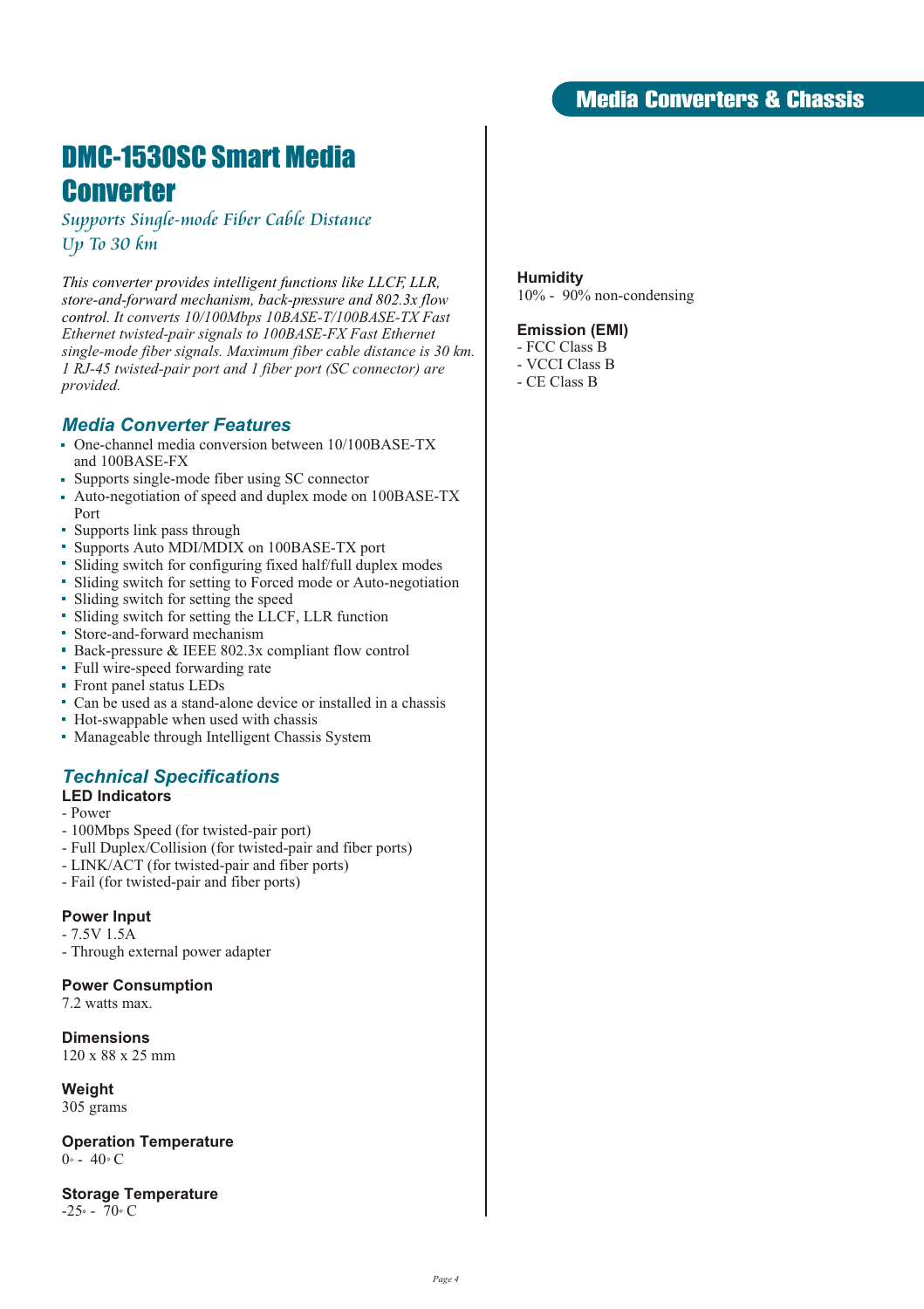## DMC-920 Media Converter

*This media converter combines transmit and receive signals onto one fiber strand using two wavelengths. This design avoids the budget losses incurred by the single-wavelength single-fiber technology, and minimizes the possibility of reflections in the system. The units on both ends of a link are different. One module uses one wavelength to transmit and a second wavelength to receive, while the other module flips that relationship. For this reason these units are used in pairs.* 

*A pair of one-channel single fiber is used for media conversion between 10/100BASE-TX and 100BASE-FX. Two different transmitting wavelengths, one wavelength with bi-directional for both transmit and receive.* 

- *DMC-920R: This media converter provides 1310 micron for TX, 1550 micron for RX.*
- *DMC-920T: This media converter provides 1550 micron for TX, 1310 micron for RX.*

*Fiber cable support is 9/125um, 10/125um single-mode fiber, maximum 20 km cable distance.*

#### *Media Converter Features*

- Auto negotiation of speed and duplex mode on TX port
- Auto MDI/MDIX on TX port
- One slide switch for configuring fixed half/full duplex modes
- Store-and-forward mechanism
- Back-pressure & IEEE 802.3x Flow Control compliant
- Full wire-speed forwarding rate
- Front panel status LEDs
- Can be used as a stand-alone device or with chassis
- Hot-swappable when used with chassis
- Manageable through Intelligent Chassis System

### *Technical Specifications*

## **LED Indicators**

- **Per device:**
- Power - Speed (100Mbps)
- **Per port:**
- Full Duplex/Collision
- LINK/ACT

#### **Power Input**

- 7.5V 1.5A
- Through external power adapter

#### **Power Consumption**

7.2 watts max.

**Dimensions**

120 x 88 x 25 mm

**Weight**

305 gram

**Operating Temperature**  $0^{\circ}$  to 40 °C

**Storage Temperature** -25 $^{\circ}$  to 70  $^{\circ}$ C

#### **Humidity**

10% to 90%, non-condensing

#### **Emissions (EMI)**

- FCC Class B
- CISPR Class B
- VCCI Class B
- CE Class B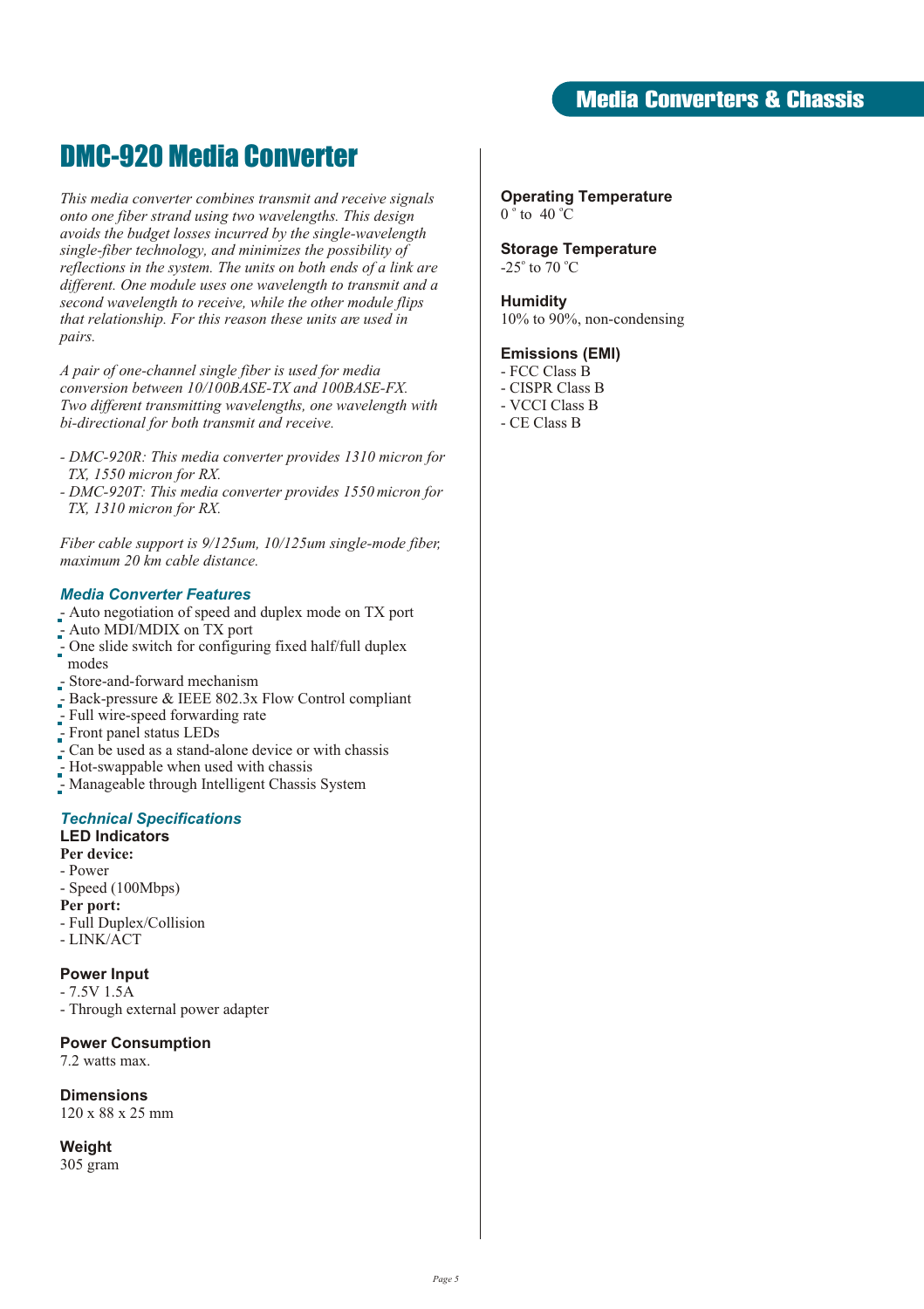## DMC-700SC, DMC-810SC Media **Converters**

*DMC-700SC Media Converter: This converter converts 1000BASE-T Gigabit twisted-pair signals to 1000BASE-SX Gigabit multi-mode fiber signals. Maximum fiber cable distance is 550m. 1 RJ-45 twisted-pair port and 1 fiber port (SC type connector) are provided.*

*DMC-810SC Media Converter: This converter converts 1000BASE-T Gigabit twisted-pair signals to 1000BASE-LX Gigabit single-mode fiber signals. Maximum fiber cable distance is 10km. 1 RJ-45 port and 1 fiber port (SC type connector) are provided.*

### *Media Converter Features*

- One-channel media conversion between 1000BASE-T and 1000BASE-SX/LX
- Auto negotiation of duplex mode on twisted-pair port
- Auto MDI/MDIX for twisted-pair port
- Full wire-speed forwarding rate
- Front panel status LEDs
- Can be used as a stand-alone device or with chassis
- Hot-swappable when used with chassis
- Link Pass Through function

### *Technical Specifications*

**LED Indicators**

- Power (PWR)
- LINK/ACT

**Dimensions**

- 120 x 88 x 25 mm

#### **Power Input**

- 7.5V 1.5A - Through external AC power adapter

## **Operating Temperature**

 $0^\circ$  - 40 $^\circ$ C

#### **Storage Temperature**  $-25^\circ$  - 70  $^{\circ}$  C

**Humidity**  $10 \sim 90\%$  non-condensing

#### **Emission (EMI)**

- FCC Class B
- VCCI Class B
- CE Class B
- C-Tick

## DMC-515SC, DMC-530SC, DMC-560SC Media Converters

*These converters convert 10/100Mbps 10BASE-T/100BASE-TX Fast Ethernet twisted-pair signals to 100BASE-FX Fast Ethernet single-mode fiber signals. Maximum fiber cable distance is 15 - 60 km. 1 RJ-45 twisted-pair port and 1 fiber port (SC connector) are provided.*

- *DMC-515SC: this media converter supports maximum 15km fiber cable distance.*
- *DMC-530SC: this media converter supports maximum 30km fiber cable distance.*
- *DMC-560SC: this media converter supports maximum 60km fiber cable distance.*

### *Media Converter Features*

- One-channel media conversion between 10BASE-
- T/100BASE-TX and 100BASE-FX
- Ĥ. Fiber SC connector
- Auto negotiation of speeds and duplex modes on  $\blacksquare$
- twisted-pair port Ĥ.
- Auto MDI/MDIX
- One slide switch for configuring fixed half/full duplex modes
- Store-and-forward mechanism
- ä. Back-pressure & IEEE 802.3x Flow Control compliant
- Full wire-speed forwarding rate ä.
- Front panel status LEDs
- Can be used as a stand-alone device or with chassis
- Hot-swappable when used with chassis ä.

#### *Technical Specifications* **LED Indicators**

- Power
- 100Mbps Speed (for twisted-pair port)
- Full Duplex/Collision (for twisted-pair and fiber ports)
- LINK/ACT (for twisted-pair port)

#### **Dimensions**

120 x 88 x 25 mm

#### **Power Input**

- 7.5V 1.5A
- Through external AC power adapter

## **Operation Temperature**

 $0^\circ$  - 40  $^\circ$ C

#### **Storage Temperature**  $-25^\circ$  70 °C

**Humidity**  $10 \sim 90\%$  non-condensing

#### **Emission (EMI)**

- FCC Class B
- VCCI Class B
- CE Class B
- C-Tick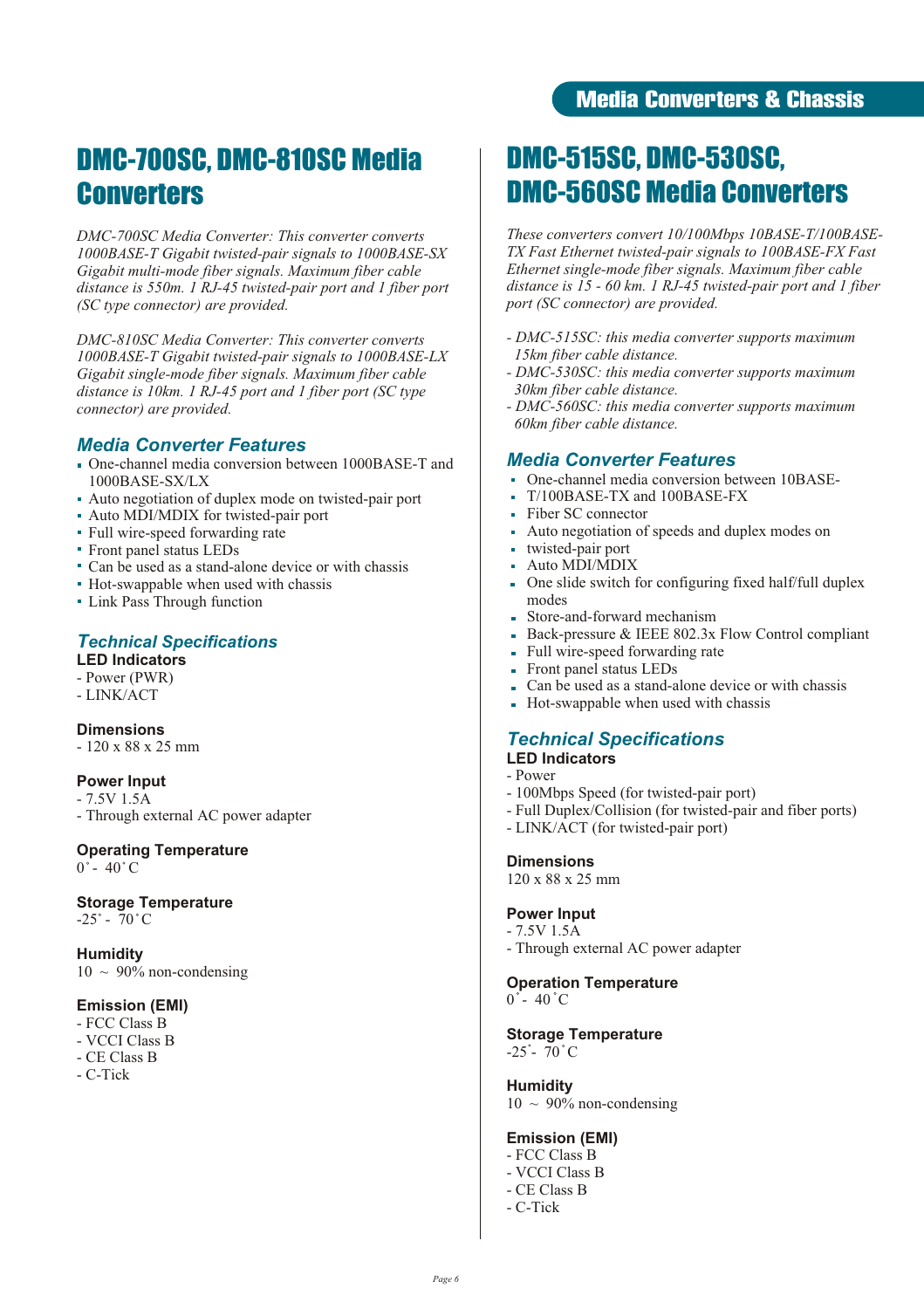## DMC-615SC Media Converter

*This converter converts 100BASE-FX Fast Ethernet multi-mode fiber signals to 100BASE-FX Fast Ethernet single-mode fiber signals. Maximum fiber cable distance is 15km. 2 fiber ports (SC connectors) are provided.*

### *Media Converter Features*

- One-channel media conversion between 100BASE-FX multi-mode to 100BASE-FX single-mode fiber
- 2 fiber SC connectors
- Store-and-forward mechanism
- Full wire-speed forwarding rate
- Front panel status LEDs
- $\blacksquare$  Can be used as a stand-alone device or with chassis
- Hot-swappable when used with chassis

## *Technical Specifications*

### **LED Indicators**

- Power
- LINK-1
- LINK-2

#### **Dimensions**

120 x 88 x 25 mm

#### **Power Input**

- 7.5V 1.5A - Through external AC power adapter

### **Operation Temperature**

 $0^{\degree}$  = 40 $^{\degree}$ C

#### **Storage Temperature**

 $-25^\circ - 70^\circ$ C

**Humidity**  $10 \sim 90\%$  non-condensing

#### **Emission (EMI)**

- FCC Class B
- VCCI Class B
- CE Class B
- C-Tick

## DMC-300M, DMC-300SC Media **Converters**

*These converters convert 10/100Mbps 10BASE-T/ 100BASE-TX Fast Ethernet twisted-pair signals to 100BASE-FX Fast Ethernet multi-mode fiber signals. Maximum fiber cable distance is 2km. 1 RJ-45 twisted-pair port and 1 fiber port are provided.*

- *DMC-300M: the fiber port on this media converter is the MT-RJ connector.*
- *DMC-300SC: the fiber port on this media converter is the SC connector.*

### *Media Converter Features*

- One-channel media conversion between 10BASE-T/ 100BASE-TX and 100BASE-FX
- Fiber MT-RJ or SC connector
- Auto negotiation of speeds and duplex modes on twisted-pair port
- Auto MDI/MDIX
- One slide switch for configuring fixed half/full duplex modes
- Store-and-forward mechanism
- Back-pressure & IEEE 802.3x Flow Control compliant
- Full wire-speed forwarding rate
- Front panel status LEDs
- Can be used as a stand-alone device or with chassis
- Hot-swappable when used with chassis

## *Technical Specifications*

## **LED Indicators**

- Power
- 100Mbps Speed (for twisted-pair port)
- Full Duplex/Collision (for twisted-pair and fiber ports)
- LINK/ACT (for twisted-pair port)

#### **Dimensions**

120 x 88 x 25 mm

#### **Power Input**

- 7.5V 1.5A - Through external AC power adapter

**Operation Temperature**  $0^\circ$ - 40 $^\circ$ C

#### **Storage Temperature**

 $-25 - 70$  °C

#### **Humidity**

 $10 \sim 90\%$  non-condensing

#### **Emission (EMI)**

- FCC Class B
- VCCI Class B
- CE Class B
- C-Tick